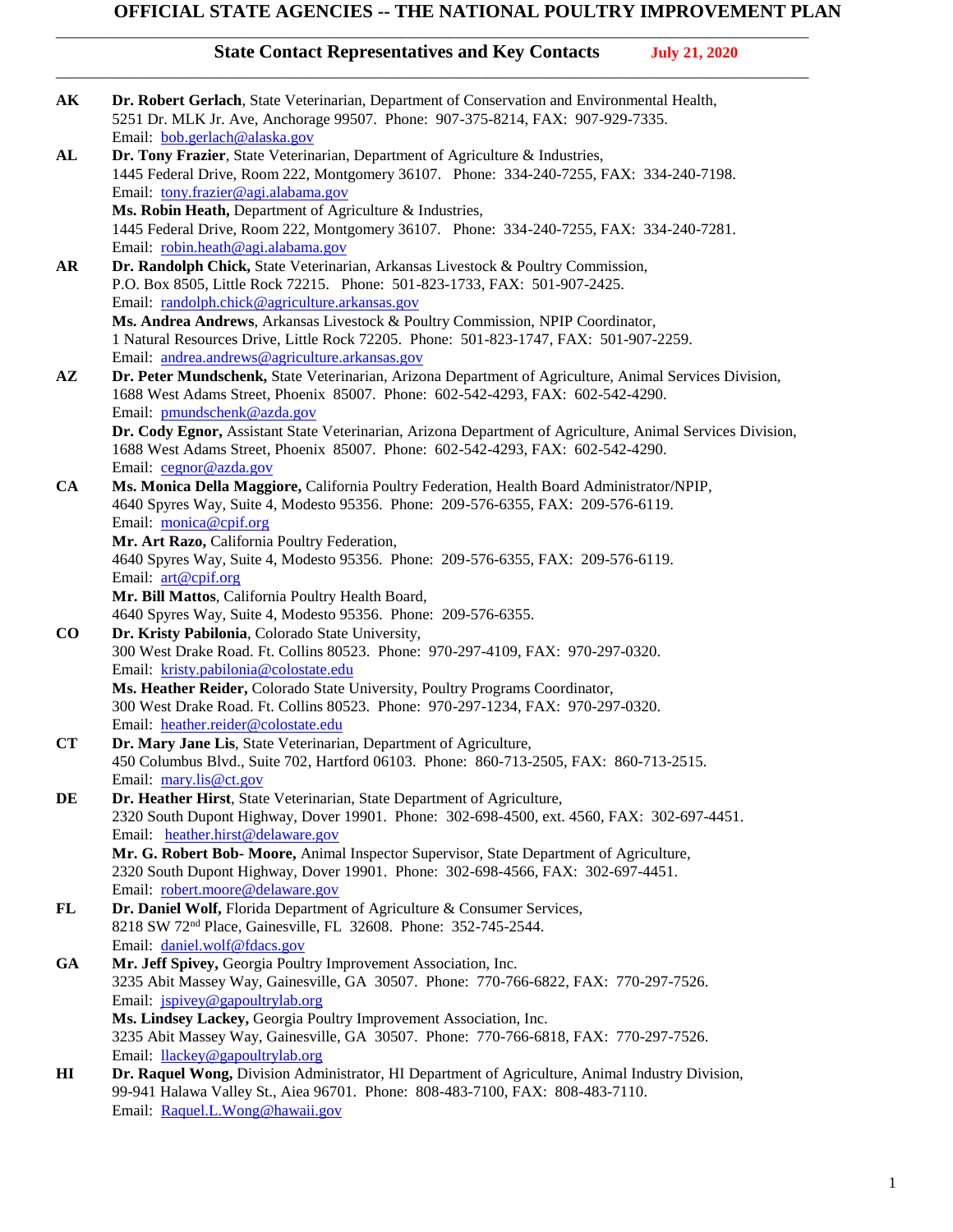\_\_\_\_\_\_\_\_\_\_\_\_\_\_\_\_\_\_\_\_\_\_\_\_\_\_\_\_\_\_\_\_\_\_\_\_\_\_\_\_\_\_\_\_\_\_\_\_\_\_\_\_\_\_\_\_\_\_\_\_\_\_\_\_\_\_\_\_\_\_\_\_\_\_\_\_\_\_\_\_\_\_\_\_\_\_\_\_\_\_\_\_\_\_\_\_

| IA             | Mr. Kevin Stiles, Executive Director, Iowa Poultry Association,                                                                                                                                 |
|----------------|-------------------------------------------------------------------------------------------------------------------------------------------------------------------------------------------------|
|                | 8515 Douglas Avenue, Suite 9, Urbandale 50322. Phone: 515-727-4701 ext. 130, FAX: 515-727-4707.                                                                                                 |
|                | Email: kevins@iowapoultry.com                                                                                                                                                                   |
|                | Mrs. Emily Grace, NPIP Coordinator, Iowa Poultry Association,                                                                                                                                   |
|                | 8515 Douglas Avenue, Suite 9, Urbandale 50322. Phone: 515-727-4701 ext. 100, FAX: 515-727-4707.                                                                                                 |
|                | Email: emily@iowapoultry.com                                                                                                                                                                    |
| $\mathbf{D}$   | Ms. Miranda Juker, NPIP Coordinator, Idaho State Dept. of Agriculture, Division of Animal Industries,                                                                                           |
|                | 2230 Old Penitentiary Road, Boise 83712. Phone: 208-332-8571, FAX: 208-334-4062.                                                                                                                |
|                | Email: Miranda.juker@isda.idaho.gov                                                                                                                                                             |
| $\mathbf{I}$   | Dr. Mark J. Ernst, Illinois Department of Agriculture, Bureau of Animal Health and Welfare,<br>801 E. Sangamon Ave., P.O. Box 19281, Springfield 62794. Phone: 217-782-4944, FAX: 217-558-6033. |
|                | Email: mark.ernst@illinois.gov                                                                                                                                                                  |
|                | Dr. Sandy Gilmore, Illinois Department of Agriculture, Emergency Programs Coordinator,                                                                                                          |
|                | 801 E. Sangamon Ave., PO Box 19281, Springfield, 62794. Phone: 217-785-8109, FAX: 217-558-6033.                                                                                                 |
|                | Email: sandy.gilmore@illinois.gov                                                                                                                                                               |
|                | Dr. Staci Slager, Illinois Department of Agriculture, Bureau of Animal Health and Welfare,                                                                                                      |
|                | 801 E. Sangamon Ave., P.O. Box 19281, Springfield 62794. Phone: 217-782-4944, FAX: 217-558-6033.                                                                                                |
|                | Email: staci.slager@illinois.gov                                                                                                                                                                |
| $\mathbf{I}$ N | Mr. Paul Brennan, Indiana State Poultry Association, Inc., Purdue University, Animal Sciences,                                                                                                  |
|                | 270 South Russell Street, West Lafayette 47907. Phone: 765-494-8517, FAX: 765-496-1600.                                                                                                         |
|                | pbrennan@purdue.edu<br>Email: ispa@purdue.edu                                                                                                                                                   |
| <b>KS</b>      | Dr. Sara McReynolds, State of Kansas, Kansas Dept. Of Agriculture,                                                                                                                              |
|                | 1320 Research Park Drive, Manhattan 66502. Phone: 785-564-6792.                                                                                                                                 |
|                | Email: sara.mcreynolds@ks.gov                                                                                                                                                                   |
|                | Ms. Jennifer Ukena, Kansas Department of Agriculture, Division of Animal Health,                                                                                                                |
|                | 1320 Research Park Drive, Manhattan 66502. Phone: 785-564-6602.                                                                                                                                 |
|                | Email: jennifer.ukena@ks.gov                                                                                                                                                                    |
| KY             | Dr. Robert Stout, State Veterinarian, Kentucky Department of Agriculture, Division of Animal Health,                                                                                            |
|                | 109 Corporate Drive Complex, Frankfort 40601. Phone: 502-573-0282; FAX: 502-573-1020.                                                                                                           |
|                | Ms. Tina Banet 502-572-5903; FAX: 502-573-1020.                                                                                                                                                 |
|                | Email: robert.stout@ky.gov<br>tina.banet@ky.gov<br>Mr. Jamie D. Guffey, Executive Director, Kentucky Poultry Federation,                                                                        |
|                | PO Box 1137, Bowling Green 42102. Phone: 270-404-2277.                                                                                                                                          |
|                | Email: jguffey@kypoultry.org                                                                                                                                                                    |
|                | Ms. Jennifer Hall, Kentucky Poultry Federation,                                                                                                                                                 |
|                | P.O Box 577, Winchester 40392. Phone: 859-527-0048.                                                                                                                                             |
|                | Email: jenniferhall@kypoultry.org                                                                                                                                                               |
| LA             | Dr. Amanda Normand, Poultry Diagnostic Laboratory, Louisiana Department of Agriculture & Forestry,                                                                                              |
|                | 3520 Highway 79, Homer 71040. Phone: 318-927-3441; FAX: 318-927-3440.                                                                                                                           |
|                | Email: anormand@ldaf.state.la.us                                                                                                                                                                |
|                | Ms. Corinne Ray, Poultry Diagnostic Laboratory, Louisiana Department of Agriculture & Forestry,                                                                                                 |
|                | 3520 Highway 79, Homer 71040. Phone: 318-927-3441; FAX: 318-927-3440.                                                                                                                           |
|                | Email: clray@ldaf.state.la.us                                                                                                                                                                   |
| MA             | Ms. Megan Megrath, Massachusetts Department of Agricultural Resources, Division of Animal Health,                                                                                               |
|                | 251 Causeway Street, Suite 500, Boston 02114. Phone: 617-626-1798, FAX: 617-626-1850.                                                                                                           |
|                | Email: megan.megrath@state.ma.us                                                                                                                                                                |
|                | Dr. Lorraine O'Connor, Massachusetts Department of Agricultural Resources, Division of Animal Health,<br>251 Causeway Street, Suite 500, Boston 02114. Phone: 617-626-1795, FAX: 617-626-1850.  |
|                | Email: <i>lorraine.o'connor@state.ma.us</i>                                                                                                                                                     |
| <b>MD</b>      | Dr. Melissa Yates, Maryland Department of Agriculture, Animal Health Program,                                                                                                                   |
|                | 50 Harry S. Truman Parkway, Annapolis 21401. Phone: 410-841-5810, FAX: 410-841-5999.                                                                                                            |
|                | Email: m.yates@maryland.gov                                                                                                                                                                     |
|                | Ms. Barbara Kunie, Maryland Department of Agriculture, Animal Health Program,                                                                                                                   |
|                | 50 Harry S. Truman Parkway, Annapolis 21401. Phone: 410-841-5810, FAX: 410-841-5999.                                                                                                            |
|                | Email: barb.kunie@maryland.gov                                                                                                                                                                  |
| ME             | Dr. Carolyn Hurwitz, Assistant State Veterinarian, Maine Department of Agriculture,                                                                                                             |
|                | 28 State House Station, Augusta 04333. Phone: 207-592-6698.                                                                                                                                     |
|                | Email: carolyn.hurwitz@maine.gov                                                                                                                                                                |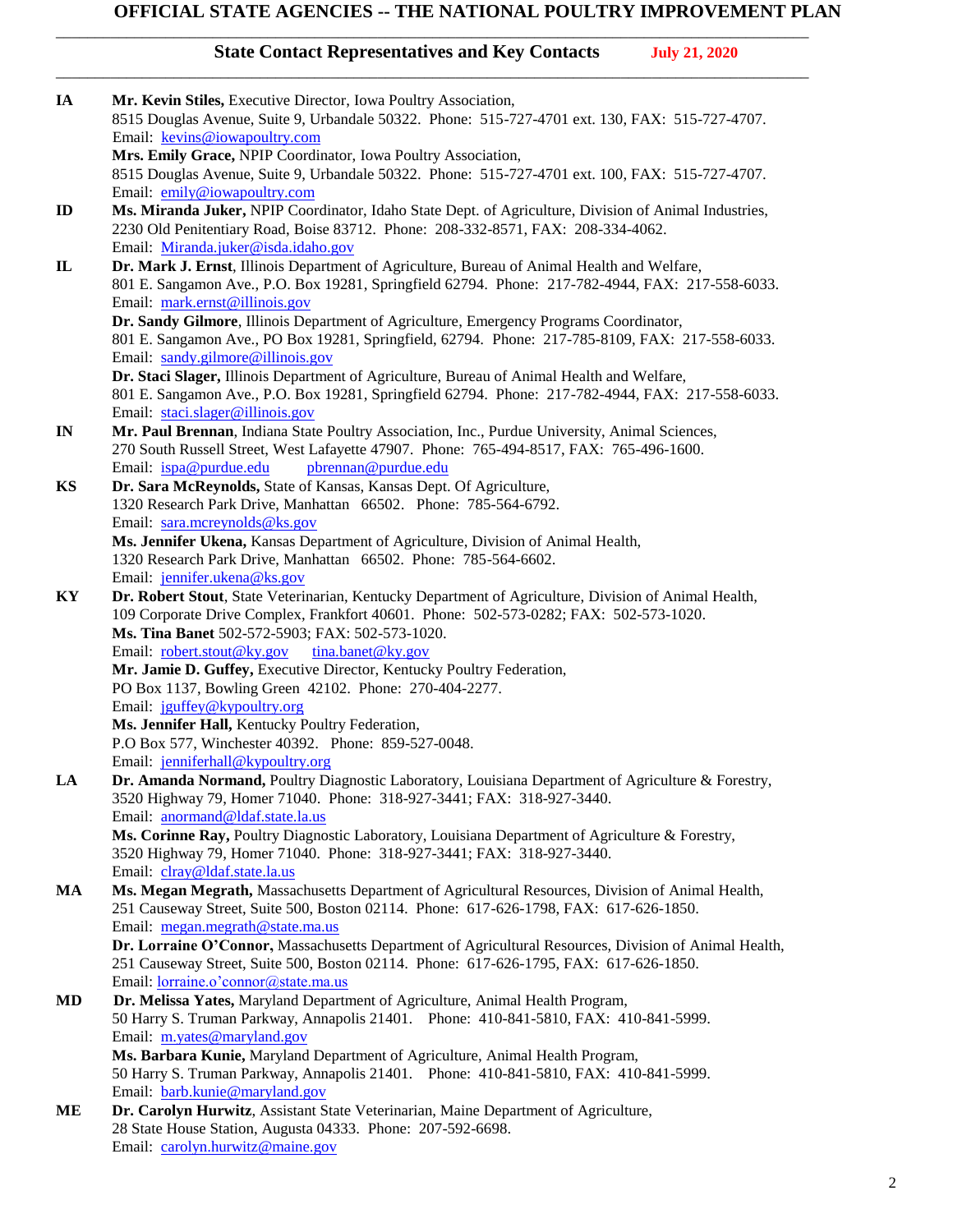\_\_\_\_\_\_\_\_\_\_\_\_\_\_\_\_\_\_\_\_\_\_\_\_\_\_\_\_\_\_\_\_\_\_\_\_\_\_\_\_\_\_\_\_\_\_\_\_\_\_\_\_\_\_\_\_\_\_\_\_\_\_\_\_\_\_\_\_\_\_\_\_\_\_\_\_\_\_\_\_\_\_\_\_\_\_\_\_\_\_\_\_\_\_\_\_

| MI        | Ms. Allison Brink, Executive Director, Michigan Allied Poultry Industries,                                                                                                            |
|-----------|---------------------------------------------------------------------------------------------------------------------------------------------------------------------------------------|
|           | PO Box 144, Hamilton, 49419. Phone: 517-372-5250, FAX: 269-751-2204.                                                                                                                  |
|           | Email: allison@mipoultry.com                                                                                                                                                          |
|           | Dr. R.M. Mick- Fulton, Michigan State University, Diagnostic Center for Population & Animal Health,                                                                                   |
|           | 4125 Beaumont Road, Lansing, 48910. Phone: 517-353-3701, FAX: 517-355-2152.                                                                                                           |
|           | Email: fulton@dcpah.msu.edu                                                                                                                                                           |
| MN        | Dr. Dale Lauer, Minnesota Board of Animal Health,                                                                                                                                     |
|           | P.O. Box 126, 622 Business Highway 71 NE, Willmar 56201. Phone: 320-231-5170, FAX: 320-231-6071.                                                                                      |
|           | Email: dale.lauer@state.mn.us                                                                                                                                                         |
|           | Dr. Shauna Voss, Minnesota Board of Animal Health,                                                                                                                                    |
|           | P.O. Box 126, 622 Business Highway 71 NE, Willmar 56201. Phone: 320-231-5170, FAX: 320-231-6071.                                                                                      |
|           | Email: shauna.voss@state.mn.us                                                                                                                                                        |
| MO        | Ms. Jennifer Weber, Missouri Department of Agriculture,                                                                                                                               |
|           | Poultry Health Program Manager, 1616 Missouri Blvd., PO Box 630, Jefferson City, MO 65102. Phone: 573-526-4673.                                                                       |
|           | Email: jennifer.weber@mda.mo.gov                                                                                                                                                      |
|           | Mr. Tony Perryman, Missouri Department of Agriculture,                                                                                                                                |
|           | P.O. Box 630, Jefferson City 65102. Phone: 573-522-3378, FAX: 573-751-6919.                                                                                                           |
|           | Email: tony.perryman@mda.mo.gov                                                                                                                                                       |
| MS        | Dr. Jim Watson, State Veterinarian, Mississippi Board of Animal Health,                                                                                                               |
|           | P.O. Box 3889, Jackson 39207. Phone: 601-359-1170, FAX: 601-359-1177.                                                                                                                 |
|           | Email: jimw@mdac.ms.gov                                                                                                                                                               |
|           | Ms. Nikki Jefcoat, Poultry Director, MS Board of Animal Health                                                                                                                        |
|           | PO Box 18920, Hattiesburg 39404. Phone: 601-540-0174.                                                                                                                                 |
|           | Email: nikki@mdac.ms.gov<br>poultry@mdac.ms.gov<br>Dr. Tahnee Szymanski, Assistant State Veterinarian, Montana Department of Livestock, Animal Health Division,                       |
| МT        | P.O. Box 202001, Helena 59620. Phone: 406-444-2043, FAX: 406-444-1929.                                                                                                                |
|           | Email: tszymanski@mt.gov                                                                                                                                                              |
|           | Dr. Anna Forseth, Montana Department of Livestock, Animal Health Division,                                                                                                            |
|           | P.O. Box 202001, Helena 59620. Phone: 406-444-2939, FAX: 406-444-1929.                                                                                                                |
|           | Email: anna.forseth@mt.gov                                                                                                                                                            |
| NC        | Dr. Michael Martin, North Carolina Department of Agriculture & Consumer Services, Veterinary Division,                                                                                |
|           | 1030 Mail Service Center, Raleigh 27699. Phone: 919-707-3265, FAX: 919-733-2277.                                                                                                      |
|           | Email: michael.martin@ncagr.gov                                                                                                                                                       |
|           | Mr. Jimmy Collie, North Carolina Department of Agriculture & Consumer Services, Veterinary Division,                                                                                  |
|           | 1030 Mail Service Center, Raleigh 27699. Phone: 919-707-3250, FAX: 919-733-2277.                                                                                                      |
|           | Email: jimmy.collie@ncagr.gov<br>Cell: 919-606-8105.                                                                                                                                  |
| ND        | Dr. Susan J. Keller, State Veterinarian, North Dakota Dept. of Agriculture, Animal Health Division,                                                                                   |
|           | 600 East Blvd. Avenue, Department 602, Bismarck 58505. Phone: 701-328-2655, FAX: 701-328-4567                                                                                         |
|           | Email: skeller@nd.gov                                                                                                                                                                 |
|           | Dr. Sarah Bailey, Assistant State Veterinarian, North Dakota Dept. of Agriculture, Animal Health Division,                                                                            |
|           | 600 East Blvd. Avenue, Department 602, Bismarck 58505. Phone: 701-328-2612, FAX: 701-328-4567.                                                                                        |
|           | Email: sbailey@nd.gov                                                                                                                                                                 |
|           | Ms. Jeanne David, North Dakota Dept. of Agriculture, Animal Health Division,                                                                                                          |
|           | 600 East Blvd. Avenue, Department 602, Bismarck 58505. Phone: 701-328-2655, FAX: 701-328-4567.                                                                                        |
|           | Email: jldavid@nd.gov                                                                                                                                                                 |
| <b>NE</b> | Dr. Roger Dudley, NE Department of Agriculture, Animal and Plant Health Protection,                                                                                                   |
|           | 301 Centennial Mall South, P.O. Box 94787, Lincoln 68509. Phone: 402-471-2351, FAX: 402-471-6893.                                                                                     |
|           | Email: roger.dudley@nebraska.gov                                                                                                                                                      |
|           | Ms. Jeanne Egger, Department of Agriculture, Animal and Plant Health Protection,<br>301 Centennial Mall South, P.O. Box 94787, Lincoln 68509. Phone: 402-471-6880, FAX: 402-471-6893. |
|           | Email: jeanne.egger@nebraska.gov                                                                                                                                                      |
|           | Dr. Stephen K. Crawford, State Veterinarian, New Hampshire Dept. of Ag. & Division of Animal Industry,                                                                                |
| NH        | P.O. Box 2042, Concord 03302. Phone: 603-271-2404, FAX: 603-271-1109.                                                                                                                 |
|           | Email: stephen.crawford@agr.nh.gov                                                                                                                                                    |
| NJ        | Dr. Manoel Tamassia, New Jersey Department of Agriculture, Director Division of Animal Health,                                                                                        |
|           | P.O. Box 330, Trenton 08625. Phone: 609-671-6400; FAX: 609-671-6413.                                                                                                                  |
|           | Email: manoel.tamassia@ag.state.nj.us                                                                                                                                                 |
|           |                                                                                                                                                                                       |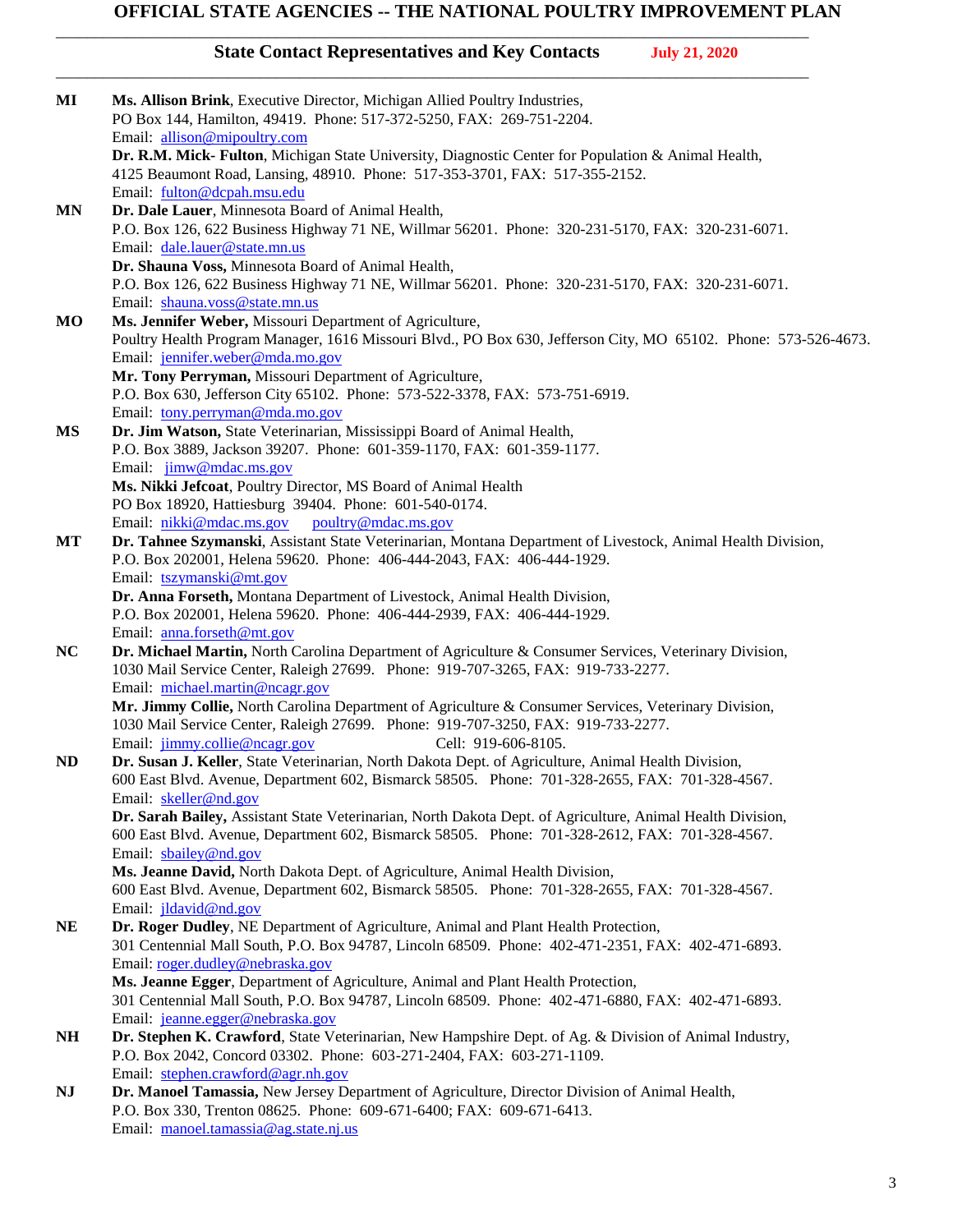\_\_\_\_\_\_\_\_\_\_\_\_\_\_\_\_\_\_\_\_\_\_\_\_\_\_\_\_\_\_\_\_\_\_\_\_\_\_\_\_\_\_\_\_\_\_\_\_\_\_\_\_\_\_\_\_\_\_\_\_\_\_\_\_\_\_\_\_\_\_\_\_\_\_\_\_\_\_\_\_\_\_\_\_\_\_\_\_\_\_\_\_\_\_\_\_

| <b>NJ</b>    | Ms. Lisa deLambert, New Jersey Department of Agriculture, Division of Animal Health,<br>P.O. Box 330, Trenton 08625. Phone: 609-671-6400; FAX: 609-671-6413.                                                    |
|--------------|-----------------------------------------------------------------------------------------------------------------------------------------------------------------------------------------------------------------|
| NM           | Email: lisa.delambert@ag.state.nj.us<br>Dr. Ralph Zimmerman, State Veterinarian, New Mexico Livestock Board,<br>300 San Mateo Blvd., NE, Suite 1000, Albuquerque 87108. Phone: 505-841-6161, FAX: 505-841-6160. |
|              | Email: ralph.zimmerman@state.nm.us                                                                                                                                                                              |
|              | Dr. Alexandra Eckhoff, Field Veterinarian, New Mexico Livestock Board,                                                                                                                                          |
|              |                                                                                                                                                                                                                 |
|              | 300 San Mateo Blvd., NE, Suite 1000, Albuquerque 87108. Phone: 505-841-6161, FAX: 505-841-6160.                                                                                                                 |
|              | Email: alexandra.eckhoff@state.nm.us                                                                                                                                                                            |
| N V          | Dr. Keith Forbes, Veterinarian, NV Department of Agriculture,<br>405 South 21 <sup>st</sup> Street, Sparks 89431. Phone: 775-353-3707, FAX: 775-353-3659.                                                       |
|              | Email: keith.forbes@agri.nv.gov                                                                                                                                                                                 |
|              | Mr. Logan Woodfall, NV Department of Agriculture, Animcal Inustry Division,<br>4780 Eas idaho Street, Elko, NV 89801. Pone: 775-778-0280, FAX: 775-738-2639.                                                    |
|              | Email: <b>lwoodfall@agri.nv.gov</b>                                                                                                                                                                             |
| NY           | Dr. Eireann Collins, Department of Agriculture & Markets, Division of Animal Industry,<br>10B Airline Drive, Albany 12235. Phone: 518-457-3502, FAX: 518-485-7773.                                              |
|              | Email: eireann.collins@agriculture.ny.gov                                                                                                                                                                       |
| <b>OH</b>    | Mr. Jim Chakeres, Ohio Poultry Association,                                                                                                                                                                     |
|              | 707 S. Front Street, Columbus 43206. Phone: 614-882-6111; FAX: 614-882-9444.                                                                                                                                    |
|              | Email: jchakeres@ohiopoultry.org                                                                                                                                                                                |
|              | Ms. Jenna Gregorich, Ohio Poultry Association,                                                                                                                                                                  |
|              | 707 S. Front Street, Columbus 43206. Phone: 614-882-6111; FAX: 614-882-9444.                                                                                                                                    |
|              | Email: jgregorich@ohiopoultry.org                                                                                                                                                                               |
| OK           | Dr. Beth Ruby, Oklahoma State Department of Agriculture, Food and Forestry,                                                                                                                                     |
|              | 2800 N. Lincoln Blvd., Oklahoma City 73105. Phone: 405-522-8396, FAX: 405-522-0756.                                                                                                                             |
|              | Email: beth.ruby@ag.ok.gov                                                                                                                                                                                      |
| <b>OR</b>    | Dr. Ryan Scholz, Oregon Department of Agriculture,                                                                                                                                                              |
|              | 635 Capitol Street, NE, Suite 100, Salem 97310. Phone: 503-986-4680, FAX: 503-986-4734.                                                                                                                         |
|              | Email: rscholz@oda.state.or.us                                                                                                                                                                                  |
| PA           | Dr. Nan Hanshaw, Department of Agriculture, Bureau of Animal Health & Diagnostic Services,                                                                                                                      |
|              | 2301 North Cameron Street, Harrisburg 17110. Phone: 717-783-6677 or 6897 FAX: 717-787-1868.                                                                                                                     |
|              | Email: nhanshaw@pa.gov                                                                                                                                                                                          |
| <b>PR</b>    | Mr. Carlos A. Flores Ortega, Puerto Rico Department of Agriculture.                                                                                                                                             |
|              | PO Box 10163, Santurce, Puerto Rico 00908. Phone: 787-796-1650, FAX: 787-796-5873.                                                                                                                              |
|              | Email: cflores@agricultura.pr.gov                                                                                                                                                                               |
| $\mathbf{R}$ | Dr. Scott Marshall, State Veterinarian, Rhode Island Department of Agriculture,                                                                                                                                 |
|              | 235 Promenade Street, Providence 02908. Phone: 401-222-2781 Ext. 4503, FAX: 401-222-6047.                                                                                                                       |
|              | Email: scott.marshall@dem.ri.gov                                                                                                                                                                                |
|              | Ms. Marisa L. Coates, Veterinary Paramedic, Rhode Island Department of Agriculture, Animal Health Section,                                                                                                      |
|              | 235 Promenade Street, Providence 02908. Phone: 401-222-2781 Ext. 4515, FAX: 401-222-6047.                                                                                                                       |
|              | Email: Marisa.Coates@dem.ri.gov                                                                                                                                                                                 |
| <b>SC</b>    | Dr. Julie D. Helm, Clemson University Livestock Poultry Health Division,                                                                                                                                        |
|              | P.O. Box 102406, Columbia 29224. Phone: 803-788-2260, FAX: 803-736-0885.                                                                                                                                        |
|              | Email: jhelm@clemson.edu                                                                                                                                                                                        |
| <b>SD</b>    | Dr. Dustin Oedekoven, State Veterinarian, South Dakota Animal Industry Board,                                                                                                                                   |
|              | 411 South Fort Street, Pierre 57501. Phone: 605-773-3321, FAX: 605-773-5459                                                                                                                                     |
|              | Email: dustin.oedekoven@state.sd.us                                                                                                                                                                             |
|              | Dr. Todd Tedrow, South Dakota Animal Industry Board,                                                                                                                                                            |
|              | 411 South Fort Street, Pierre 57501. Phone: 605-773-3321, FAX: 605-773-5459                                                                                                                                     |
|              | Email: todd.tedrow@state.sd.us                                                                                                                                                                                  |
| <b>TN</b>    | Dr. Samantha Beaty, Tennessee Department of Agriculture, Ellington Agricultural Center,                                                                                                                         |
|              | Box 40627, Melrose Station, Nashville 37204. Phone: 615-837-5120, FAX: 615-837-5250.                                                                                                                            |
|              | Email: samantha.beaty@tn.gov                                                                                                                                                                                    |
| TX           | Ms. Sydney Rosario, Texas Veterinary Medical Diagnostic Laboratory,                                                                                                                                             |
|              | 483 Agronomy Road, College Station, TX 77843. Phone: 979-845-3414.                                                                                                                                              |
|              | Email: sydney.rosario@tvmdl.tamu.edu                                                                                                                                                                            |
|              |                                                                                                                                                                                                                 |